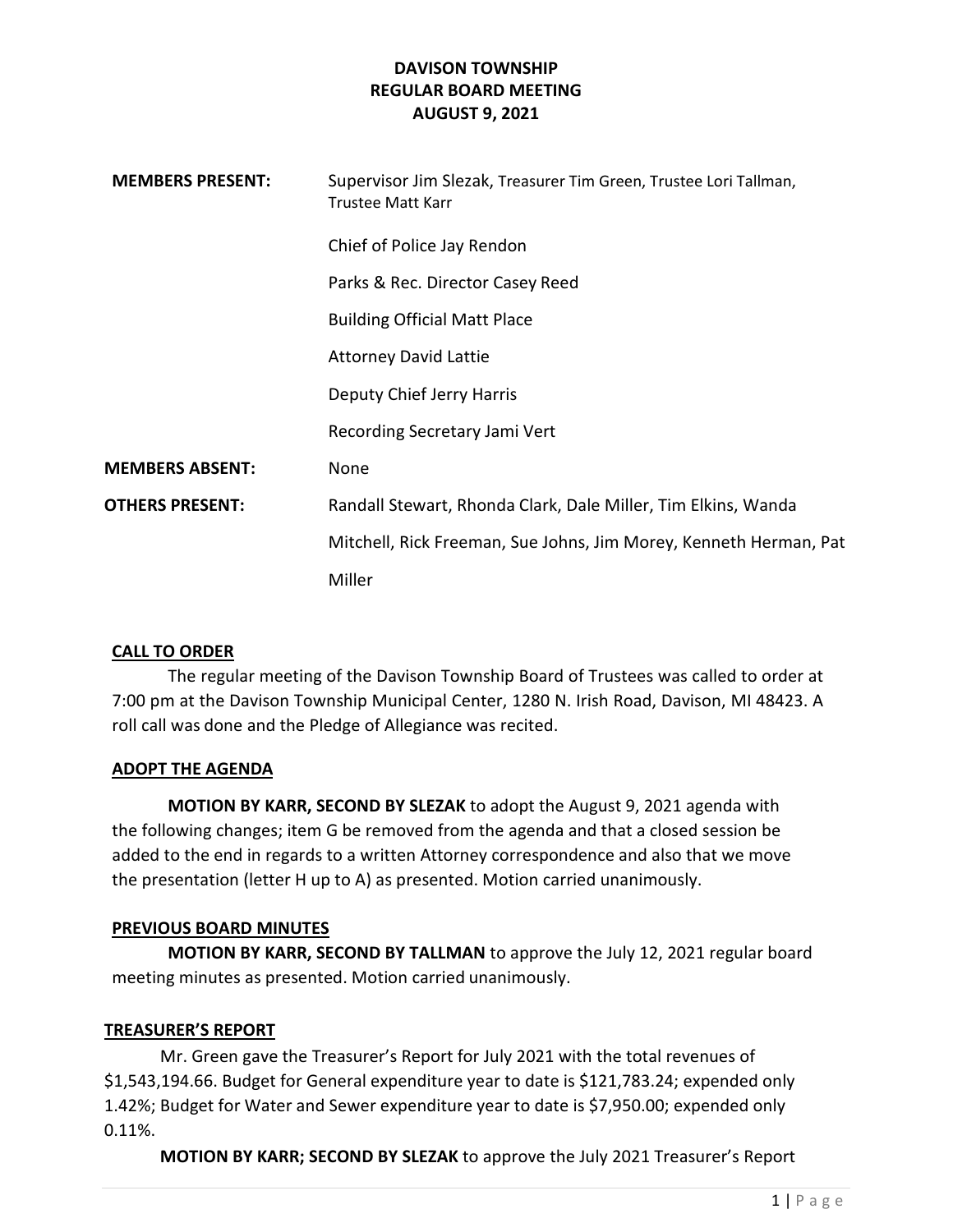as presented. Motion carried unanimously.

### APPROVE BOARD EXPENDITURES

 Mr. Slezak gave the Board Expenditures Report for July10, 2021 through August 8, 2021 with the total expenses of \$1,886,562.63.

MOTION BY KARR; SECOND BY SLEZAK to approve payment of the Board Expenditures as presented. Roll Call: Green – yes; Karr – yes; Tallman – yes; Slezak – yes; Motion carried unanimously.

#### UNFINISHED BUSINESS

None

### DEPARTMENT REPORTS & INFORMATIONAL ITEMS

Supervisor's Update – none to report right now

 Police Update – all is well in the department; August 18, 2021 from 6-8 P.M. cones with cops at Mayberry; September 3, 2021 at 9 A.M. coffee with cops at the Davison Senior Center; bicycle patrol will be out hitting the streets this week

 Parks Update – super busy summer; month of July at least 80 rentals; movie at the beach coming up; food truck with Whaley's; Trick or Treat drive through coming up soon

 Building Update – for July issued 30 building permits; construction value of \$1,374,994.00; revenue cost of \$16,964.00.

### NEW BUSINESS

### PRESENTATION BY JACK SCHMITZ

Jack spoke with the Retiree's about the Health Care Benefits; he stated that the Township could save substantial amount of money by switching providers coverage; without the possible loss of coverage; Jack had a speaker Todd from Humana to explain what Humana could do; Todd stated that they are trying to match the benefits or improve with cost savings to the Township; they stated you have to ask the right questions when calling your current doctor about Humana; you want to ask them if they are willing to bill Humana; want to cut cost for out of pocket for Retiree's; Todd stated that copays are a little better with Humana; Jack stated that with the dental if switching to Standard there is no waiting period for dental work; 2 year rate guarantee; vision benefits would be the same, the Township just saves more money; which is better for the Township; talked about the Life/AD &D; would give line of duty benefits; short term will hold rate for 3 years; same for long term; free employee assistance program – no charge to the township; 3 free face to face services, phone calls

 Slezak – stated that he would like to schedule a meeting on August 24, 2021 at 10:00 A.M to meet with Retiree's one on one along with the Reps to go over the coverage and ask any questions; not moving forward until we get all questions answered; I see the savings; hopefully this was done every year previous; can the Retiree's or anyone that wants to come please make sure you leave your phone number so we can reach out to you if the day changes

### PUBLIC COMMENT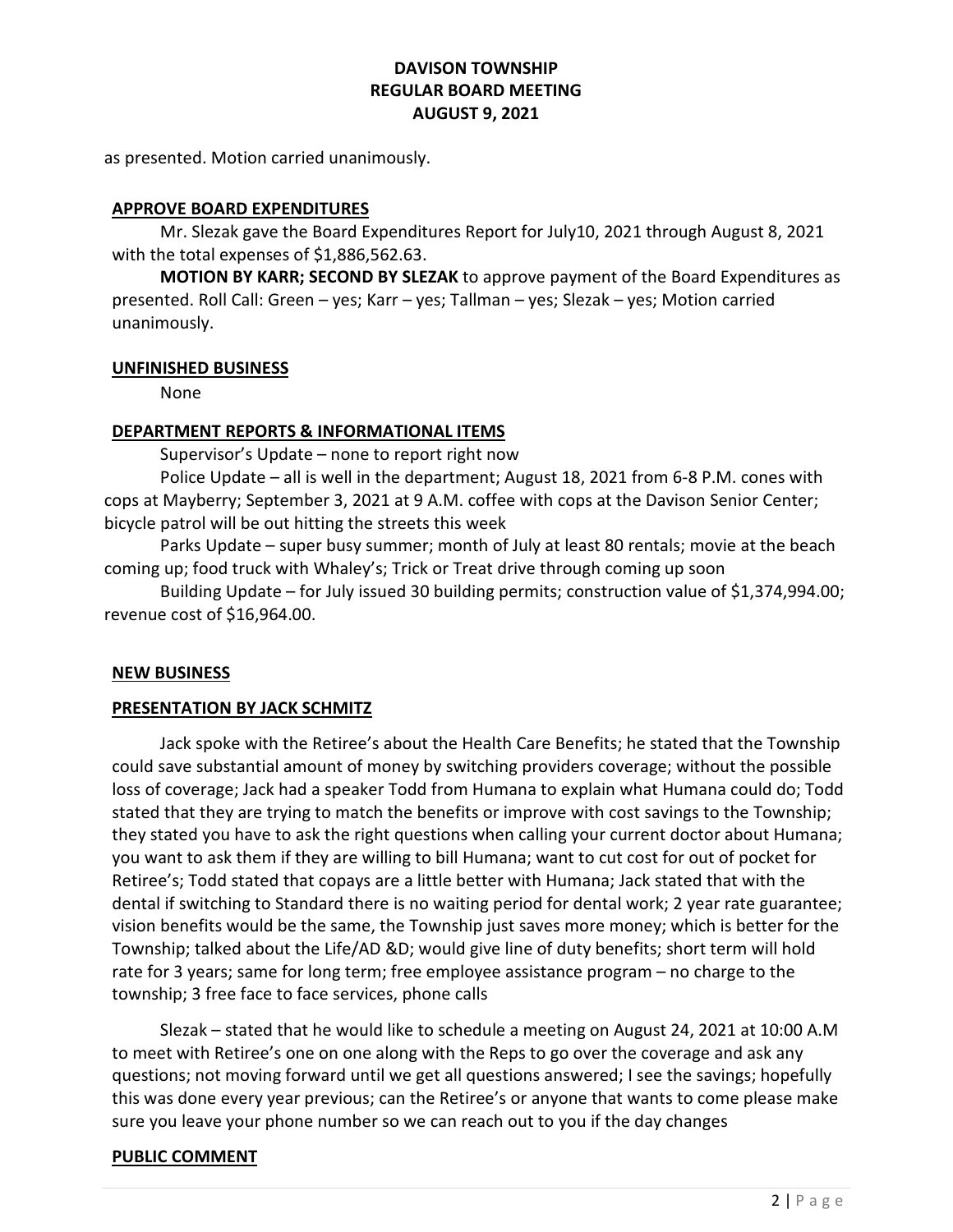The public comment period opened at 7:26 P.M.

 Randall Stewart – 4090 Barker Dr, Clio, MI – is this tied to active employees; your intent to separate the Retiree's into their own

 Jack – you have a different plan than active; exception 65 and over; Medicare is paying first then Blue Cross will pay the other portion; early disabled; if not 65 you stay with what you are at; if you or your spouse is not 65 but the other spouse, is you will still stay with the active

Randall – we are tied with the active; if we separate, what guarantee will we have

 Slezak – talking over the contracts with Gouri to find out; she has to look back on the previous talks;

 Jack – keep cost down and keep benefits up; if you keep getting increases your benefits will decrease; save township money to be able to give richer benefits

 Rhonda Clark – 1461 Westbury, Davison, MI – just to clarify if we are under 65 and not on Medicare we are going to stay on the same plan as active

Jack – yes; if you are under 65 correct; over 65 Medicare takes over first

 Dale Miller – 7422 Henderson Rd, Goodrich, MI – Retired; did some phone calls to our doctors that we use; they don't take Humana; they won't take it; they told us; referrals are unreal; my wife had the big C word three times; my wife will not change doctors nor hospitals

Jack – you need to educate on how you ask the doctor offices/hospitals

 Todd – educate on how you ask them; I reached out to the billing departments they are willing to bill Humana; and we are an in and out of network benefit; when you call them you have to ask them if you are willing to bill Humana;

Dale – would like to see all that in writing

Todd – are willing to help transition of care; help navigate with changing insurance

Dale – none of the hospitals around us take Humana; we have had to many run arounds

Todd – we do have coverage; give you, my card; call anytime

 Slezak – we are looking at everything; nothing is changing today; just talks right now; want to make it right with the Township; fiscally responsible for the Township; looking out for what is best for all; not take away from

 Jack – we are trying to help with money saving for the Township and not take away benefits for the Retiree's or any employee

 Karr – what happens if someone comes into the hospital and has to pull out his new insurance card and say bill them; what if they don't take it

 Todd – you are wanting to ask if you are willing to bill Humana; we will educate you on what to say

Tallman – what is stopping the doctor from saying from 2 years that we are not willing to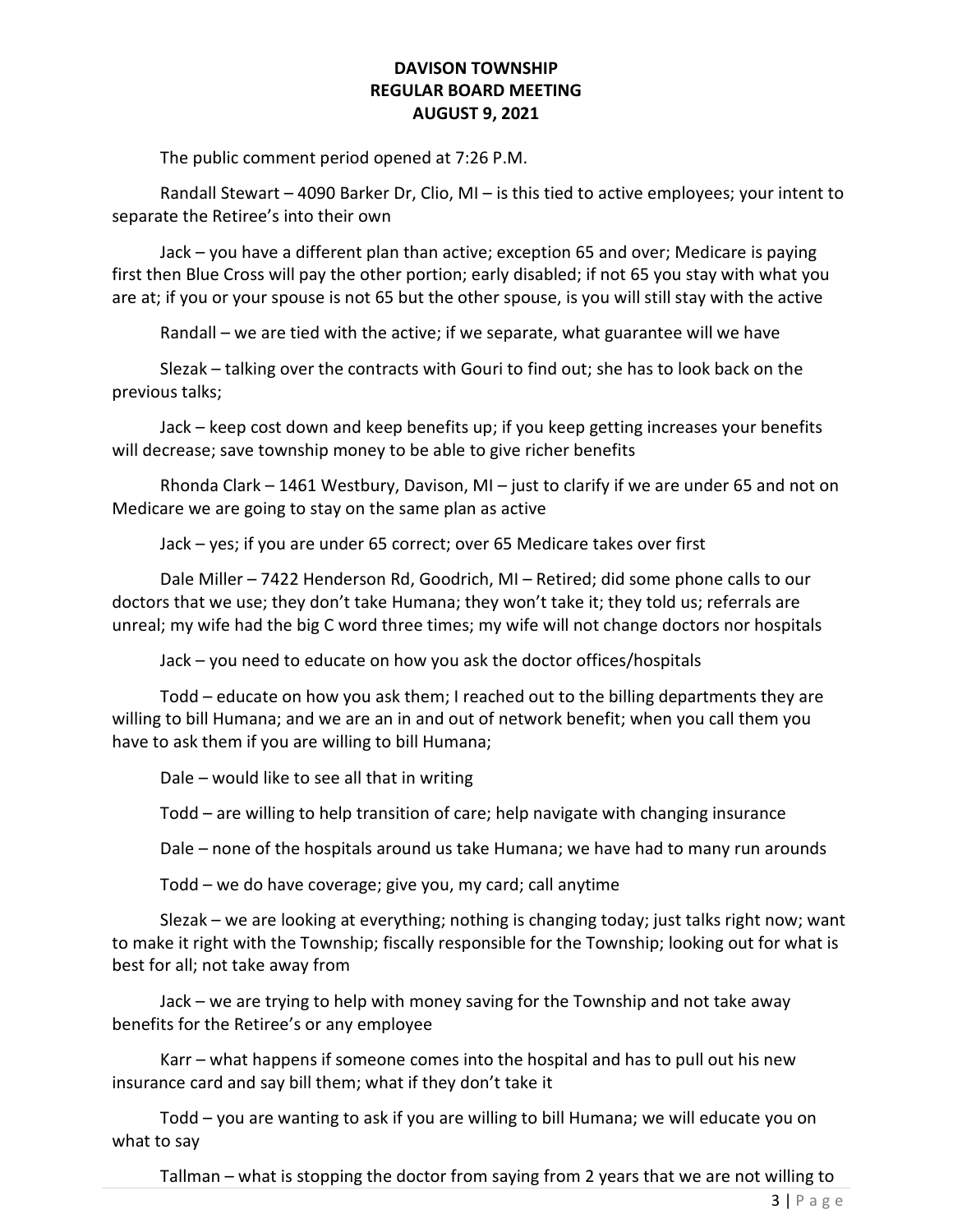bill Humana

Todd – under Medicare they can deny or accept to pay at anytime

 Tim Elkins – 2192 Valley Vista Dr, Davison, MI – that is incorrect; Blue Cross and Blue Shield is a supplement; option to accept or deny the coverage

 Todd – appreciate everything you are saying; but a doctor can say they are not accepting a patient

 Tallman – deny coverage; deny that they will not bill; pay out of pocket or find a new doctor; that is just not Medicare; what happens if after a couple times they decide not to bill

 Tim Elkins - – look into the ordinances; do your research beforehand; look over union contracts before opening the can of worms; you will not be getting anywhere with this; you just brought a bunch of people here to make them mad

 Wanda Mitchell – 8410 Oakshade Dr, Davison, MI – this board brings to the Township to save money for all; don't complain about the insurance you have as some don't have insurance; don't be so verbally abusive and apologize

 Rick Freeman – 9368 Isabella Dr, Davison, MI – hope in the future that we have better communication; quick presentation and move forward on the insurance; sorry your upset with the insurance that we are fighting for; our employees are defending what is going on

 Tallman – would ask that we make a couple of days and times both morning and evening; I would like to be able to sit in on those meetings

Slezak – we can have just two board members

Karr – why can't all of us be there

 Lattie – you will want to have on the agenda that it is a discussion topic; to accommodate three or more board members be present

Slezak – did you have alternative date or time

 Tallman – no, just request we get advanced notice of different times and days; morning appointments and evening so they can pick what works best for them

Freeman – we need to have your contact information before you leave (Jack and Todd)

 Sue Johns – 2402 Blarney Dr, Davison, MI – I don't have a pony in this race, just take care of my parents; huge change is tough; lots of educating; don't want another bill to pay; work in baby steps; appreciate the board letting us be here tonight; more discussion needs to happen

Jim Morey – 1298 N Cummings Rd, Davison, MI – wants the address for the rezoning

 Kenneth Herman – 7208 E Bristol Rd – paramedic RN for almost 18 years; comment on the agreement that the Township entered in; choice that was made with the best of intention

Slezak – the contract has not started until the 911 is discussed

Kenneth – you will see extended response time; lowest paid in the country for EMS;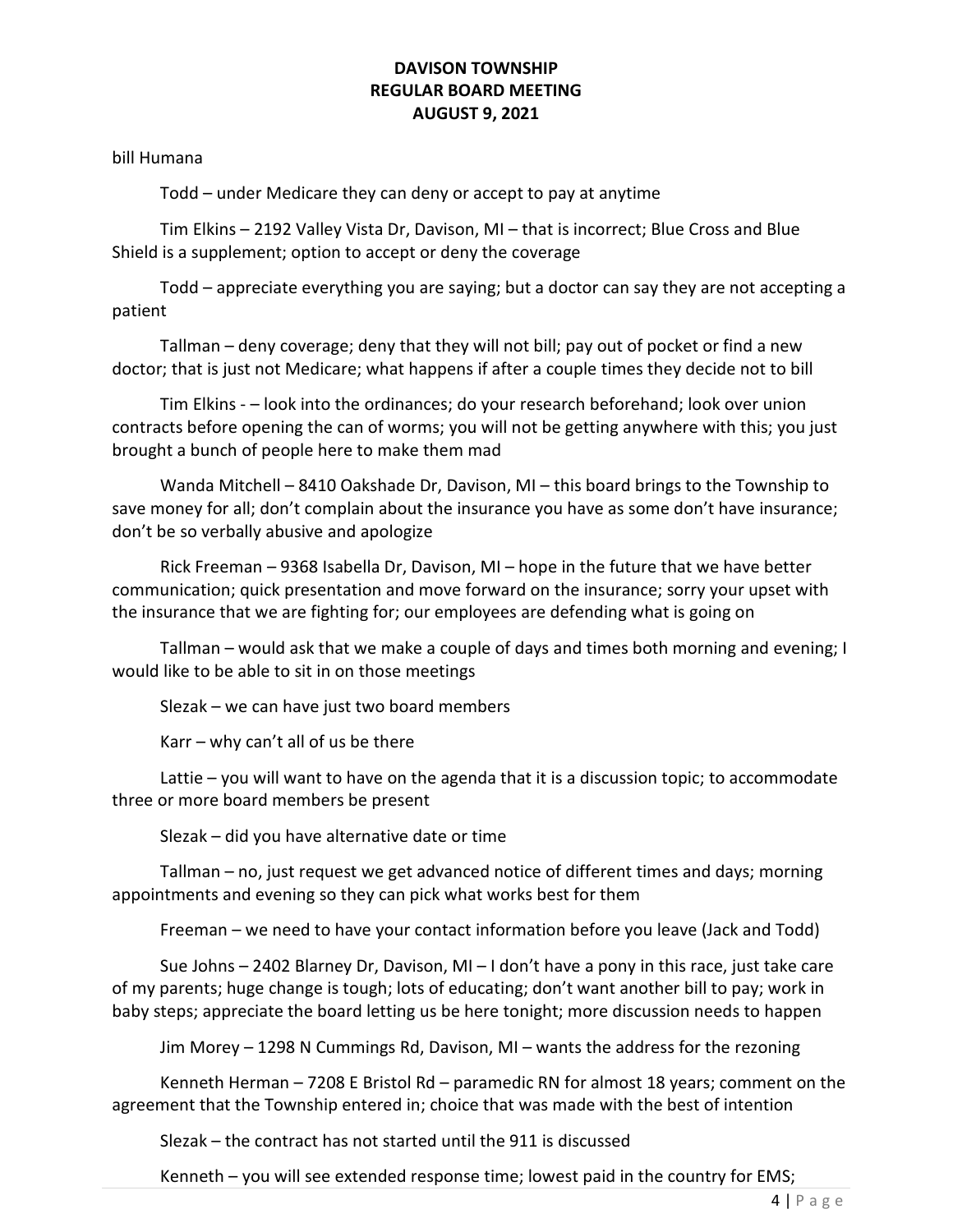increase response time due to the lack of employment; nationwide problem; MEDSTAR will not be able to cover the contract as they can not cover the ones they already have; MEDSTAR can't cover their counties they have now; once prior have I only heard county say we have no ambulance clear if you have one; I am only worried about the closet ambulance that will be there; skip over the issue of the contract as of right now if the contract has not been signed

Slezak – you can come into my office to discuss more; call my office to set up time

 Kenneth – I would like to come in and discuss this issue; room for improvement – yes; don't sign into that contract; best of intention

 Pat Miller – 7235 Sherwood, Davison, MI – introduce myself as the Democratic party that was nominated by Genesee County Democratic Party; years of experience; bring back integrity

The public comment period was closed at 8:05 P.M.

# APPROVE RECOMMENDATION FOR REZONING OF 71-ACRE PARCEL; PARCEL #25-05-03-100- 021; CASE #16-RZ-95

 Matt – Planning Commission has recommended this rezoning based on the following reasons:

- 1. This parcel abuts an agriculturally zoned parcel to the east; this area is still substantially zoned agricultural
- 2. The rezoning to an agricultural district would have a low impact on the environment and the surrounding residents

MOTION BY KARR, SECOND BY TALLMAN to approve the recommendation for rezoning of 71-acre parcel; parcel #25-05-03-100-021; case #16-RZ-95. Roll Call; Green – yes; Slezak – yes; Karr – yes; Tallman – yes. Motion carried unanimously.

### APPROVE AMENDED ORDINANCE NO:61-1

 Matt – back in 2015 the township approved the GAMP ordinance; along with that they mistakenly took the pasture out of the ordinance; it was removed; after speaking with Lattie he recommended create a new ordinance

MOTION BY KARR, SECOND BY SLEZAK to approve amended ordinance NO: 61-1. Roll Call: Green – yes; Slezak – yes; Karr – yes; Tallman – yes. Motion carried unanimously.

# APDOPT NEW COMPLAINT POLICY

 Slezak – basically what it is with the form; when someone calls in a complaint or comes in they will have to fill this complaint form out; we have multiple, multiple calls and we go out and nothing is out

 Matt – we go out on a lot of ghost calls – referring to nothing is wrong; our department takes a lot of abuse; they can file a FIOA request to see whom made the complaint

 Slezak – one of the residents came to the door with hand on gun, not saying they were going to use it, but we need to be safe; they wanted to know who complained; we want legit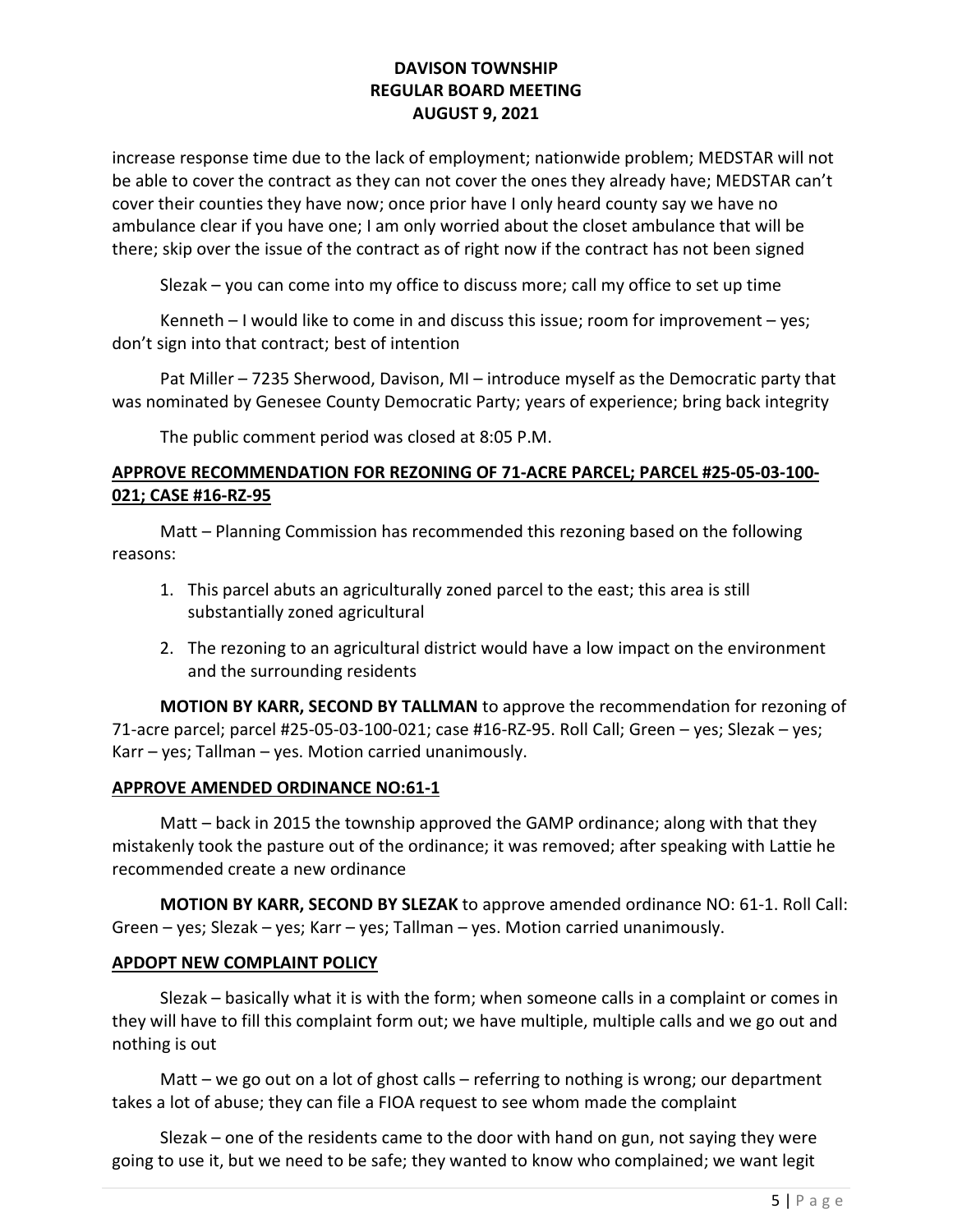complaints to be called in; residents say they are going to call in others if they get called on

Tallman – we don't disclose the information if they call

Matt – only if they do a FIOA will they get the information

Miller – can you redact the information

Slezak – other communities around us are doing the same form

Lattie – I understand Miller's question; I don't think we can redact the complaint

Tallman – what do we do when they call us; refer them to the Township

 MOTION BY KARR, SECOND BY GREEN to adopt new complaint policy. Motion carried unanimously.

#### APPROVE BUDGET AMENDMENT

 Slezak – this one we didn't have it was \$2,400 in the budget should have been \$2,700; budget line item 101.171.723.004

MOTION BY SLEZAK, SECOND BY KARR to approve budget amendment from \$2,400 to the new proposed \$2,700 on line item 101.171.723.004. Motion carried unanimously.

# DISCUSS AND APPROVE GENESEE COUNTY COMMUNITY DEVELOPMENT BLOCK GRANT (CDBG) – AUTHORIZED SIGNATURE CARD

 Slezak – we have two old board members on it and we need to add two new board members on

Tallman – I know there is typically two

Karr – usually we have the supervisor and the clerk

Slezak – I had to sign a couple that required two signatures and some are one

 Tallman – I'm fine with this as long as we give it back to the Supervisor and Clerk when we get a clerk in place to keep it the same

Lattie – we usually see this in November; they usually give you a week or two turn around

Tallman – revisit in November

MOTION BY KARR, SECOND BY SLEZAK to approve Jim Slezak and Tim Green as authorized signatures. Motion carried unanimously.

## APPROVE REQUEST TO START ARCHITECTURAL PROPOSAL FOR NEW DAVISON TOWNHIP AND POLICE FACILITY

 Slezak – this is for Gazall and associates to begin phase 1 drawing basically a new building for the Township; did budget for this; line item is 101.248.970.000; the money is there for this; our building is need of updates; future repairs in the next 3 years which will total over \$500,000; we have had water in the police department; we had an exterminator look over the outside and